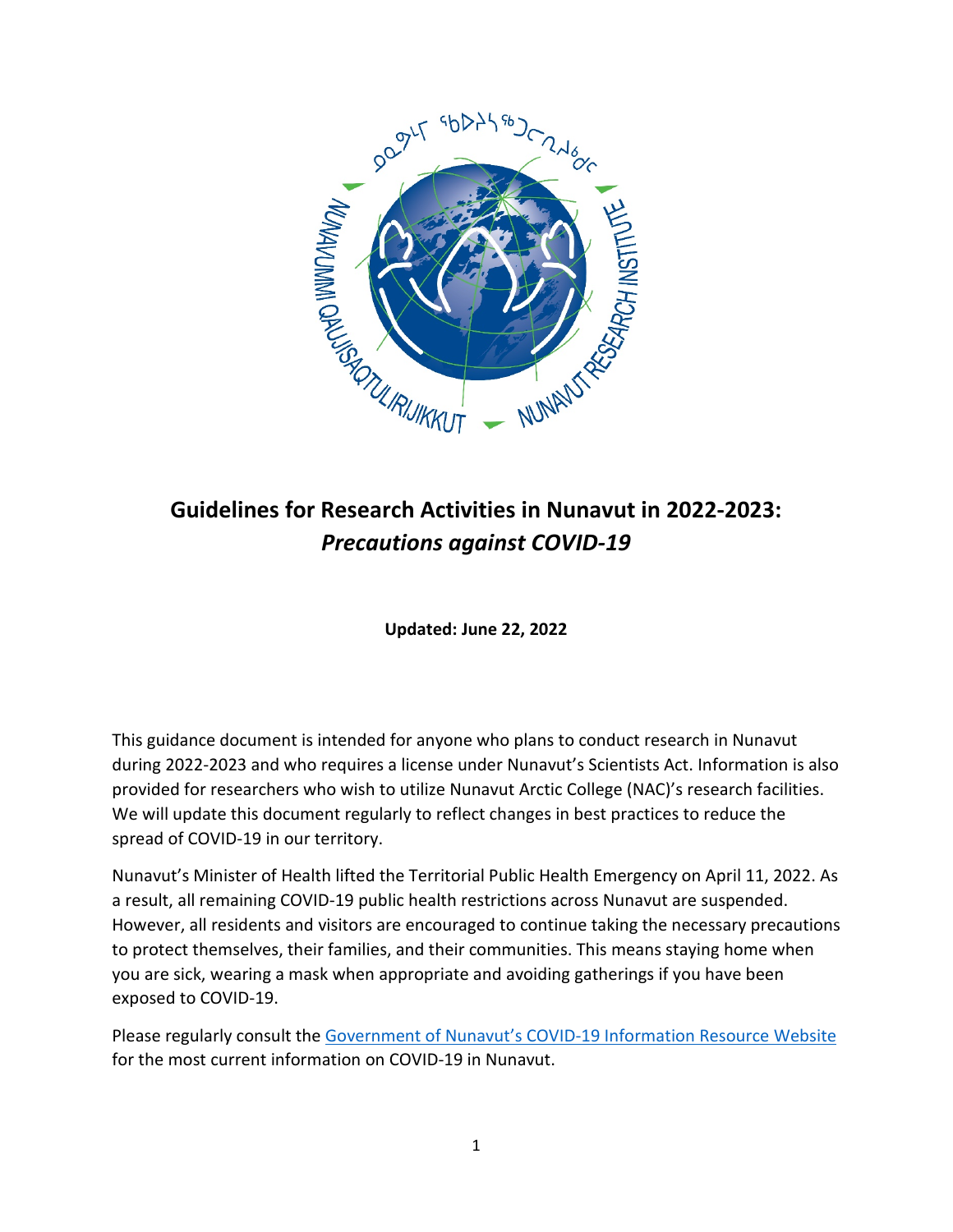## **Scientific Research Licensing Services**

The easing of restrictions on travel to Nunavut has resulted in a significant increase in the number of requests for new scientific research licenses and license renewals. We apologize for any delay in responding to your individual inquiries and we ask for your patience as we process this large volume of licensing requests. If you plan to conduct research in Nunavut in 2022, please submit your license application or renewal request as early as possible (preferably at least 90 days prior to your desired start date for research). Please notify the NRI immediately should you need to alter, defer, or cancel your licensed research activities in 2022. A license amendment as well as additional consultations and regulatory approvals may be required for modifications to a research project (e.g. for significant changes to the timing, duration, methods, and location of research activities, or to the names and number of research team members). We thank you for your patience and understanding.

### **Travel to Nunavut to Conduct Research**

There are currently no restrictions on travel to any Nunavut community to undertake research. The NRI strongly advises that any researchers wishing to travel to Nunavut be fully vaccinated.

Starting June 20, 2022, at 12:01 a.m. (EDT), vaccination will no longer be required to board a plane or train in Canada. You still must wear a mask throughout your journey.

You cannot travel to or from a Nunavut airport if you are exhibiting: (1) a fever and cough; or (2) a fever and breathing difficulties; or if you have or have had COVID-19 in the last 10 days or have developed signs or symptoms of COVID-19 in the past 10 days.

If you develop COVID-19 or begin experiencing signs and symptoms of COVID, you may be required to wait up to 10 days before boarding an aircraft for travel to or from Nunavut, unless you present a medical certificate confirming that your symptoms aren't related to COVID-19. If you have tested positive for COVID-19 but are asymptomatic, you would still NOT be allowed to travel by air into or out of Nunavut.

If you do test positive for COVID-19 while in Nunavut, you are not required to show a negative COVID test result to the airline before being allowed to travel, provided you complete the necessary wait period after the onset of your symptoms.

Remember:

- If you have COVID, you can't fly for 10 days after detecting symptoms.
- If you don't have COVID and you're vaccinated, you can fly.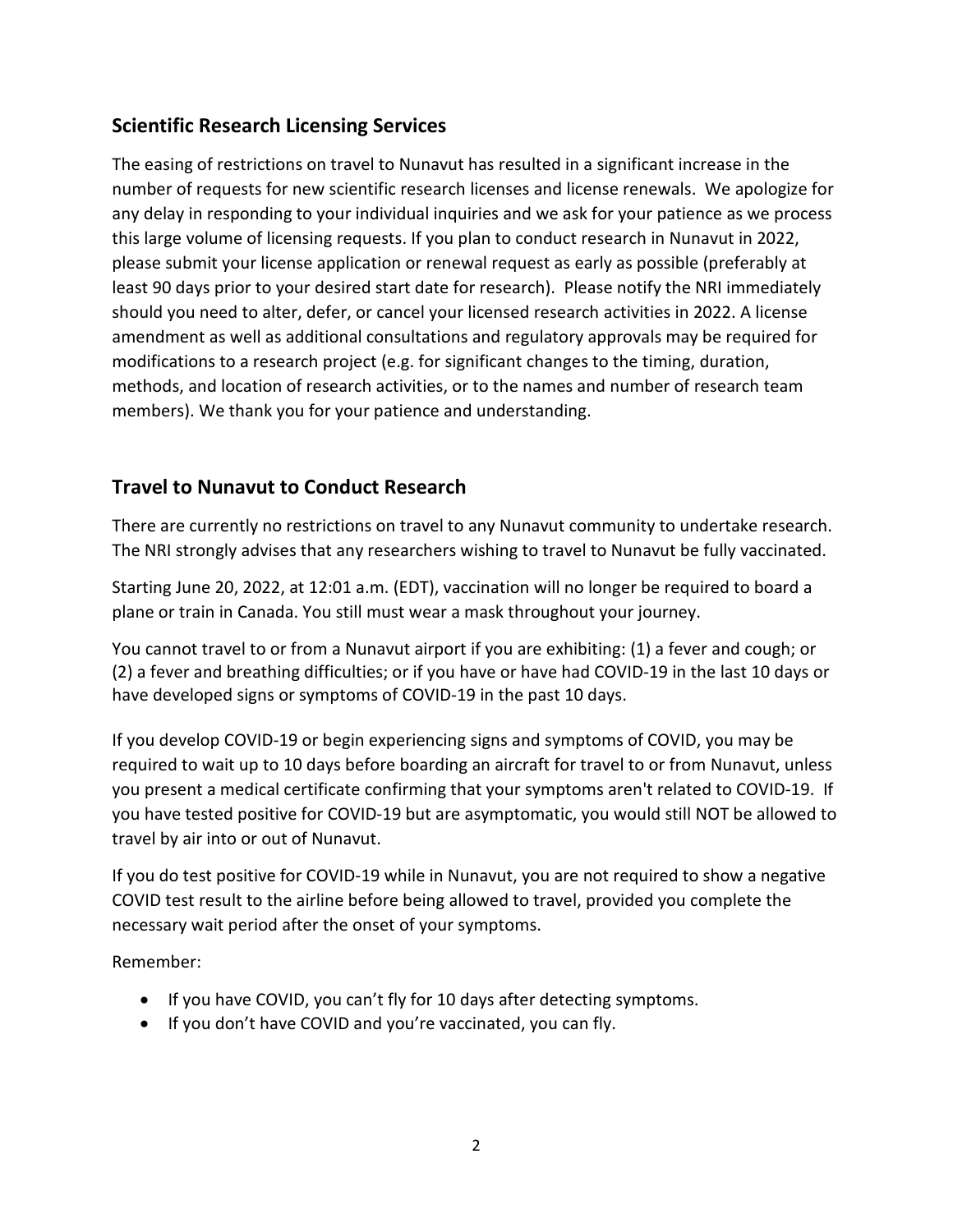For COVID-19 related inquiries please call the Government of Nunavut's COVID-19 hotline at 975-8601 or 1-888-975-8601 from 10 a.m. to 8p.m. EST, on weekdays. For travel related inquiries please call 1-833-524-0735 between 9 a.m. to 5 p.m.

## **Gatherings for Community-Based Research**

As of April 11, 2022, there are no longer any restrictions on gathering sizes in Nunavut for any purposes. Masks are no longer mandatory for the public; however private businesses may continue to require staff and patrons to wear masks. The Government of Nunavut requires that masks be sued at all GN offices (including Nunavut Arctic College facilities). Masks are also mandatory at all Nunavut health facilities and Elders' facilities. We also strongly recommend that researchers continue to wear masks in all public places and especially when attending or conducting any gatherings in Nunavut for research purposes (e.g. community consultations, focus group sessions, interviews, etc.).

Isolation is no longer mandatory for COVID-19 positive individuals. However, if you become sick with COVID-19 while in Nunavut to conduct research, please avoid public places and immediately postpone any research activities that involve interactions with community residents. Community research activities should not be resumed until you are symptom free.

To help prevent the spread of COVID-19 in Nunavut please continue to do the following:

- Stay home if you feel unwell;
- Maintain physical distancing from others;
- Wash or sanitize your hands often;
- Cough or sneeze into your sleeve;
- Avoid touching your face;
- Wear effective masks in public.

Please frequently consult the websites below for more information on the measures being taken to prevent the spread of COVID-19 in Nunavut: https://www.gov.nu.ca/health/information/covid-19-novel-coronavirus https://www.gov.nu.ca/health/information/chief-public-health-officer-orders <https://www.gov.nu.ca/health/information/nunavuts-path>

For COVID-19 inquiries, including information on symptoms, testing, treatment, and advice for preventing the spread of the virus, please call 1-888-975-8601 between 10 a.m. to 8 p.m. EST.